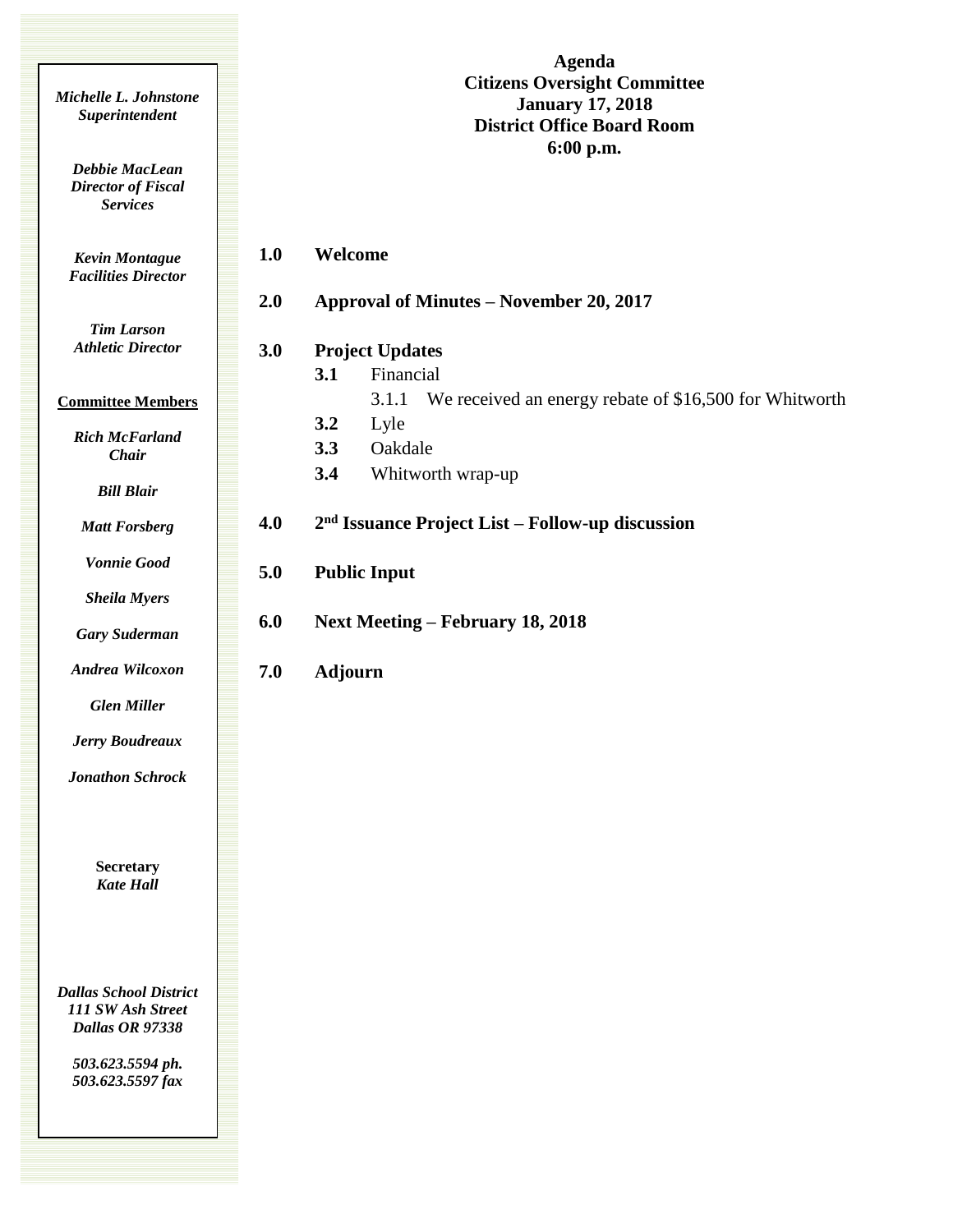# **Minutes Citizens Oversight Committee November 20, 2017 Lyle Elementary 6:00 pm**

**Present:** Rich McFarland, Jerry Boudreaux, Debbie MacLean, Jon Schrock, Gary Suderman, Tim Larson, Michelle Johnstone, Kevin Montague

**Guests:** Gordon Gentry, Seth Arnesen, Trenda Locke, Darcy Naughton, Gabe Hayes, Tim Ray, Amber Eaton

#### **1.0 Welcome**

**2.0 Approval of Minutes –** A motion was made by Jerry Boudreaux to approve the minutes. The motion received a second by Gary Suderman and passed unanimously.

## **3.0 Tour of Lyle Progress**

## **4.0 Project Updates**

4.1 **CTE –** The district did not receive the revitalization grant. Salem-Keizer and Central also were not awarded grant funding. However, Perrydale and Dayton School Districts did each receive a grant for their districts.

Tim did get good feedback and insights on our application and he will apply those during the next grant cycle. Now he will focus on the bond money available and formulate a good plan to maximize those funds.

4.2 **Financial –** \$2million was spent in October bringing the total spent to approximately \$10million and we are now into the next issuance. There is no cash-flow issue but some monies may need to be borrowed from the general fund to get by until the second issuance is funded.

We are ahead of schedule, which is a good thing. Whitworth had an anticipated completion of September 2018 with Lyle and Oakdale having an anticipated completion date of spring break 2018. Whitworth was completed over just one summer. Lyle should be complete in January with Oakdale reaching substantial completion shortly after.

- **4.2.1 Second Issuance –** The monies for second issuance are due to be distributed December 19, 2017.
- 4.3 **Oakdale –** There have been some delays, so they will not be done in January, but the project is still ahead of schedule. The awnings are going up this week along with some of the siding. For safety, the awnings could not be done while students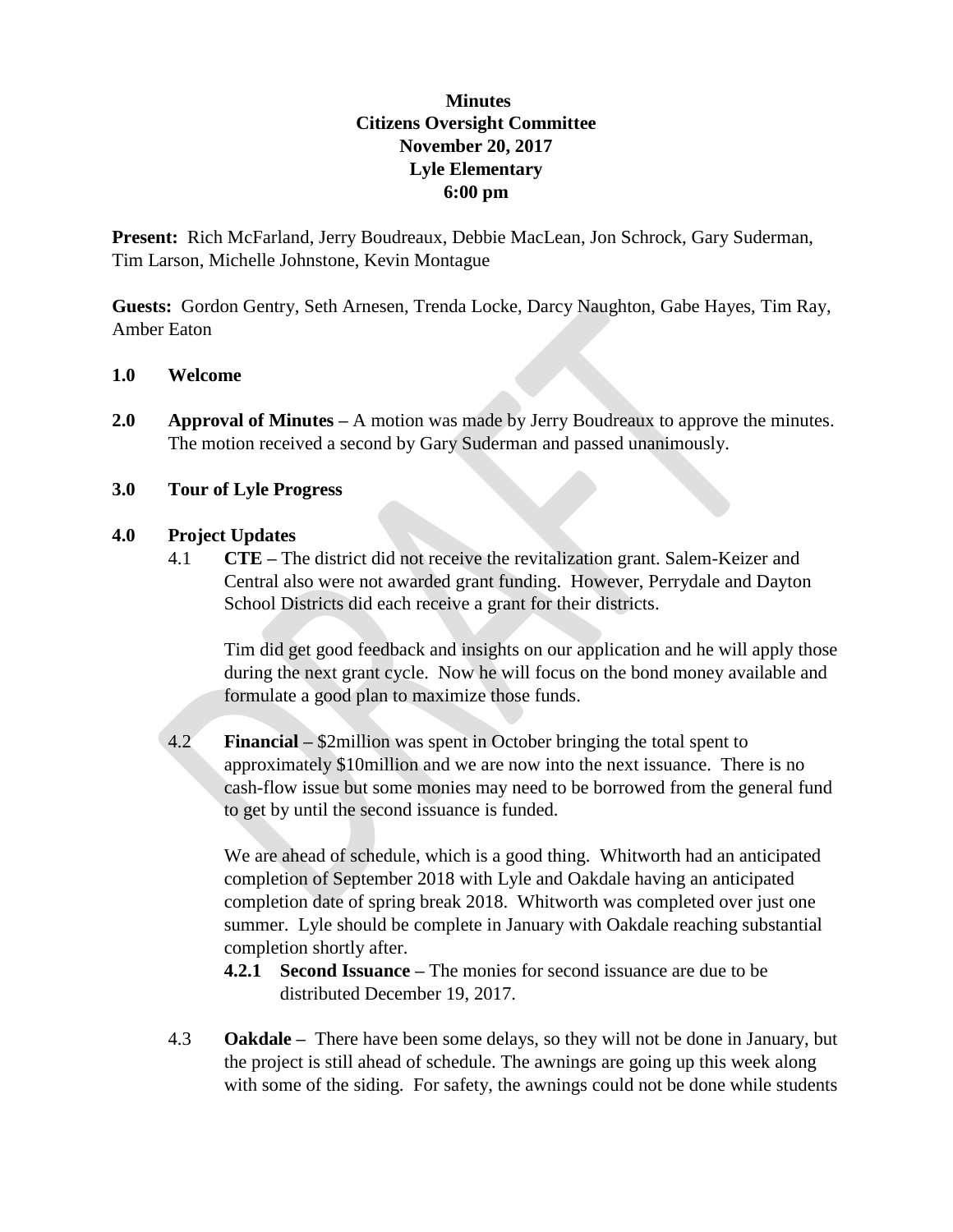are in the building.

- 4.4 **Whitworth Wrap-Up –** We are currently working through the punch list items.
	- **4.4.1 Energy Trust Incentives** A representative from the Energy Trust did her walk through and will be presenting a check at the December 13 board meeting. We do not know how much the check will be but it will be more than we originally anticipated. The incentives we are working on fund right away, unlike SB1149 funding.
	- **4.4.2 HVAC Controls** The new HVAC system will be tied into Metesys. That part of the project is still in progress. The programmer should be here Wednesday to complete that portion. If they are not done before the cold weather hits, we may have to look into alternative heat sources.
- **5.0 2** 2<sup>nd</sup> **Issuance Project List** – This is just a quick list of projects we need to do. We will not be able to do them all with the second issuance monies. Using rough estimates there will likely only be enough funding for the first three bullet points. Even then we will have to budget extremely carefully to have enough to complete those.

The CTE upgrades are a non-negotiable and must be done. There is a much larger list of necessary improvements which are not on this quick list.

Kevin and Tim L. will be reviewing the locker-room plans. The architect also has a couple more options to present to them for review. The Privacy-for-All projects are not affected by the lawsuit brought against the school district as well as the Oregon Department of Education, Governor Kate Brown, U.S. Department of Education and U.S. Secretary of Education Betsy DeVos. Our focus is on privacy for ALL students.

In regards to the stadium, once that work begins we are required then to finish to ICC300 standards. Those include egress, wider aisles, handrails, second egress from the crow's nest, etc. We will lose some seating capacity. We will also have to meet full ADA standards in our restroom facilities. It is a huge job! The COC previously recommended free standing restrooms, which makes sense. We can do the stand-alone restrooms as an individual project. But once we touch the stadium it becomes an "all-or-nothing" project.

There is more than one way to address some of the projects. For example; a space designated as a mezzanine has different requirements than a space designated as an equipment room. That can give us some flexibility on projects as long as what we do "meets the intent of the building code".

Regarding drainage, the district has their own engineer for the portion of the project the district is responsible for. The booster club has their own engineer for their portion of the project. Everyone should be coordinating together so nothing gets missed. The city wants everything to drain to the north to avoid water getting in the railroad ditch; we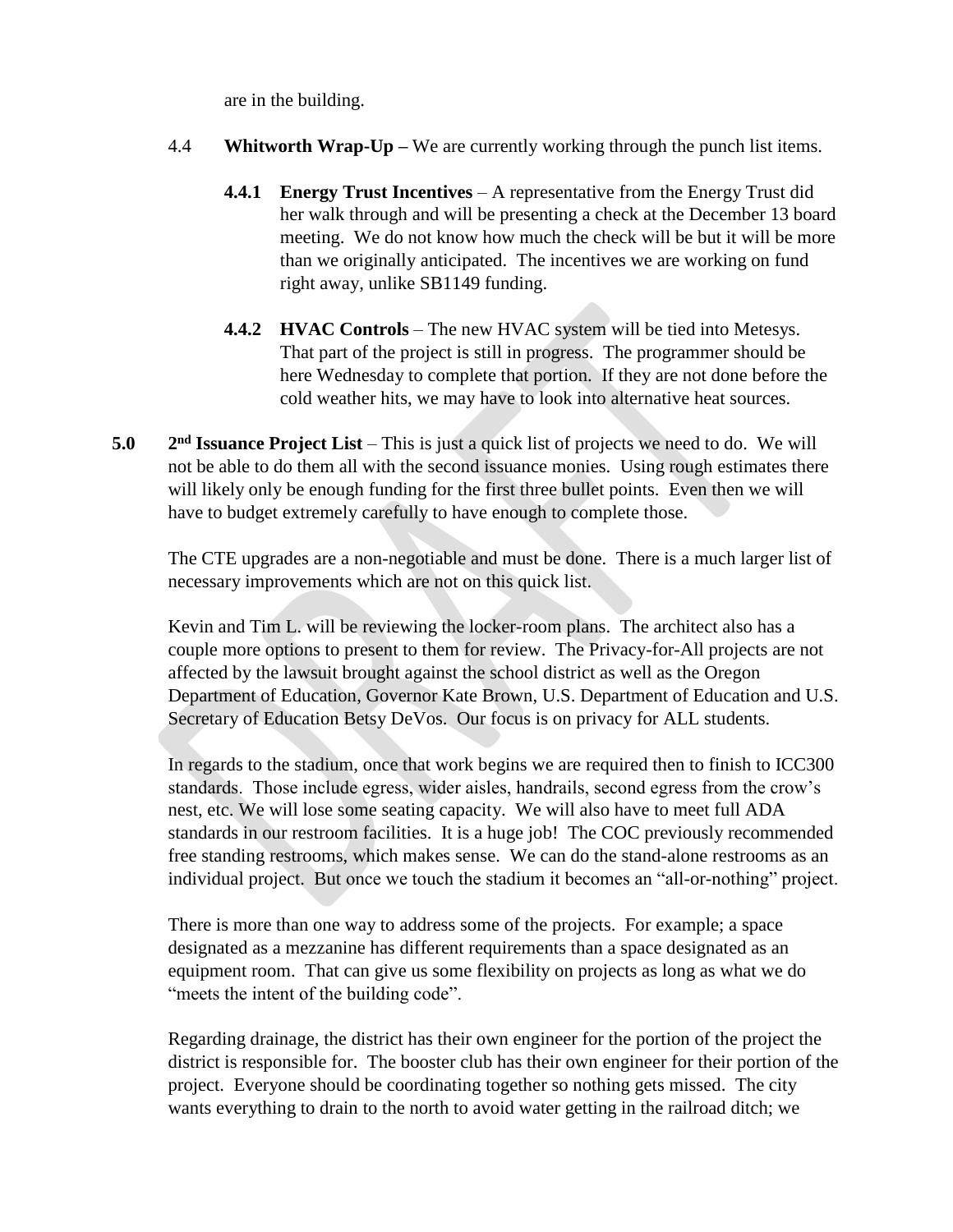agree. The boosters plan to raise the field. The district will not proceed with our portion until the booster portion is complete to make a clear delineation between the projects for timing, BOLI rules, etc.

Drainage is an approved expense for bond funds. The track will be replaced with fund 102 monies. The replacement of the track will affect the stadium and the new visitor bleachers. A temporary solution would be to create ground transitions when the track is replaced and do nothing to the stadium.

There are three projects; drainage, track and stadium which are on the list. Energy upgrades are not on the noted project list on the agenda today. However, they are a priority and have always been specified as a bond project.

Kevin has asked the committee to look over the list and prioritize the items for a later discussion. As facilities director, Kevin has building roofs and envelopes as a number one priority. There have been no leaks with the new roofs, but we've already seen leaks this year in the roofs that have not been replaced or repaired. The CTE upgrades are also high on the list.

The paging/intercom system at LaCreole Middle School is non-operable and has become a priority due to safety. The cost for a new system is approximately \$70k. While there are concerns in other states and school districts regarding the dangers of an active shooter, there have been no real concerns locally.

Other items on the list are not urgent today. However, that doesn't mean that one or more may not become a high priority in the next year or in a few years. While a lot has been completed on our original Long Range Facilities Plan, it is over three years old and it should be updated. The district did not receive the award for a long range facilities plan grant. However, we plan to reapply in January and have a reasonable expectation to receive the award. This committee has discussed hiring a third-party to complete the plan, which is what the grant would fund.

The district was awarded a facilities assessment grant this fall. We have already hired an architect to complete the assessment (Soderstrom). Once that assessment is complete, the report will be used to design a new long range plan. The work we've done so far hasn't always been the least expensive fix up front. We've opted for quality to get the best long range benefit.

- **6.0 Public Comment** There was no public comment.
- **7.0 Next meeting** The next meeting will be Monday, December 18, 2017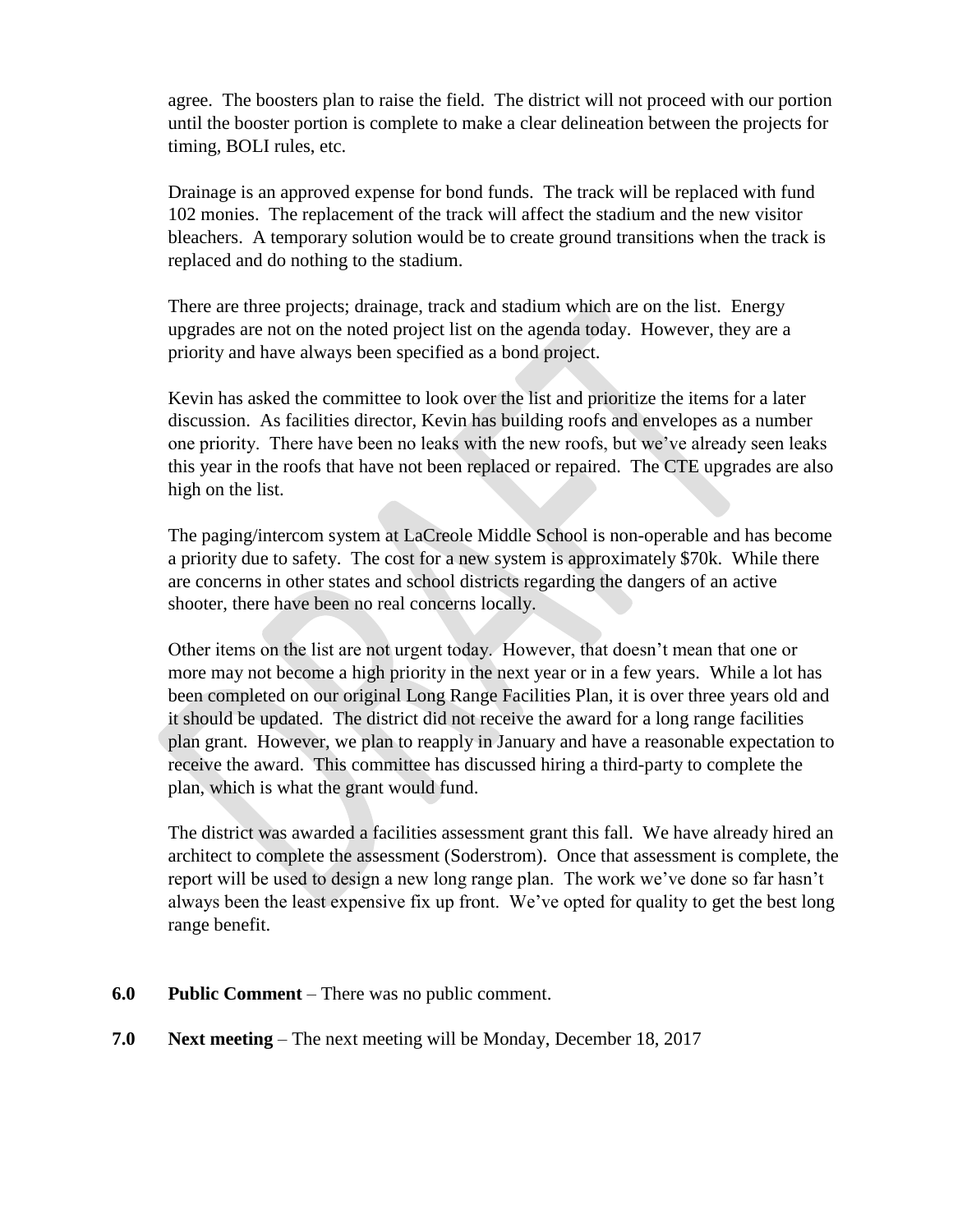**8.0 Adjourn** – The meeting was adjourned at 7:30 p.m.

| Rich McFarland / Committee Chair | Date |
|----------------------------------|------|
|                                  |      |
| Kate Hall / Committee Secretary  | Date |
|                                  |      |
|                                  |      |
|                                  |      |
|                                  |      |
|                                  |      |
|                                  |      |
|                                  |      |
|                                  |      |
|                                  |      |
|                                  |      |
|                                  |      |
|                                  |      |